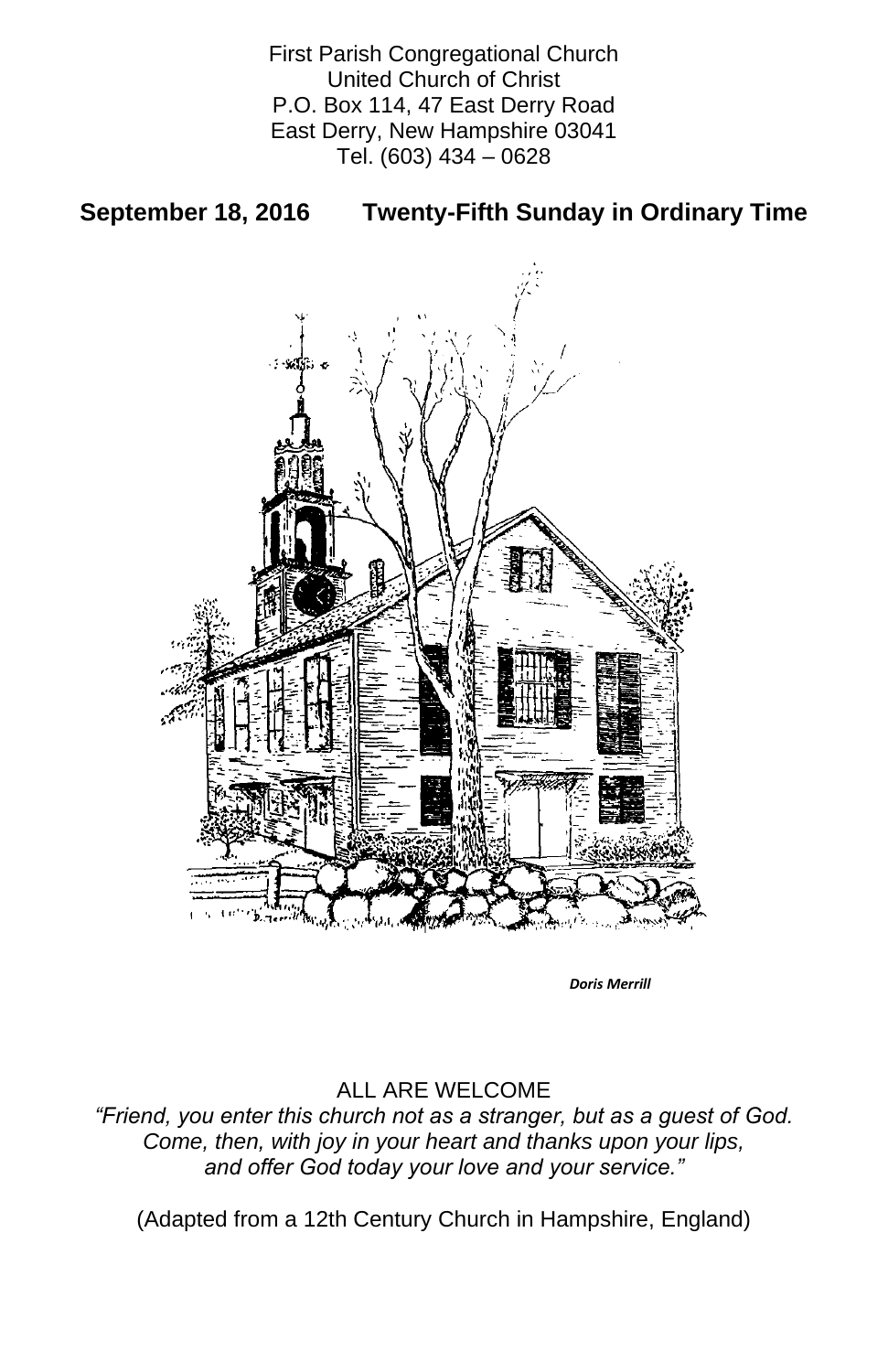**First Parish Congregational Church, United Church of Christ, is a community of faith built upon a firm foundation of worship, prayer and education. In affirming diversity, we are dedicated to welcoming all people who seek the Word of God, Christian fellowship and service to others. In partnership with Christ and led by the Holy Spirit, we reach out to the ever-widening community through active and loving ministry.**

# **WELCOME TO ALL OF GOD'S CHILDREN**

WELCOME & ANNOUNCEMENTS; SHARING JOYS & CONCERNS

# **WE GATHER INTO THE PRESENCE OF GOD**

\*HYMN NO. 28 *"For the Beauty of the Earth"*

\*CALL TO WORSHIP

- One: Let us gather from our many wanderings
- **All: Let us give thanks that God has found us**.
- One: We will welcome all of God's people!
- **All: Let us give thanks that God has found us.**
- One: Let us share in the joy of salvation.
- **All: Let us give thanks that God has found us.**
- One: Let us praise our ever-seeking, always-finding God!
- **All: We give thanks that God has found us!**

## \*INVOCATION

**God of all people, who sent Jesus Christ to be a friend to tax collectors and sinners, fill us with love for all your children. Save us from violence to share in patiently searching for the lost. We would join you in rejoicing when anyone responds to your love and enters into your service. Amen.**

# \*SONG OF PRAISE **#**759

**Glory to the Creator, the Christ, the Holy Spirit, Three-in-One; as it was in the beginning, is now, and ever shall be, world without end.**

 **Amen. Amen.**

# **WE INVITE FORWARD GOD'S YOUNGER DISCIPLES**

*At this time, all children are invited to come forward for the children's offering,*  and children's time. An offering is not required for participation. All are welcome, *especially first time visitors.*

CHILDREN'S OFFERING "*Come as a Child"*

PRAYER OF DEDICATION (in unison)

**Dear God, we offer you our gifts with thanks and praise, be with us and guide us all of our days. Teach us how to love each other, and to shine your light into the world. Amen.**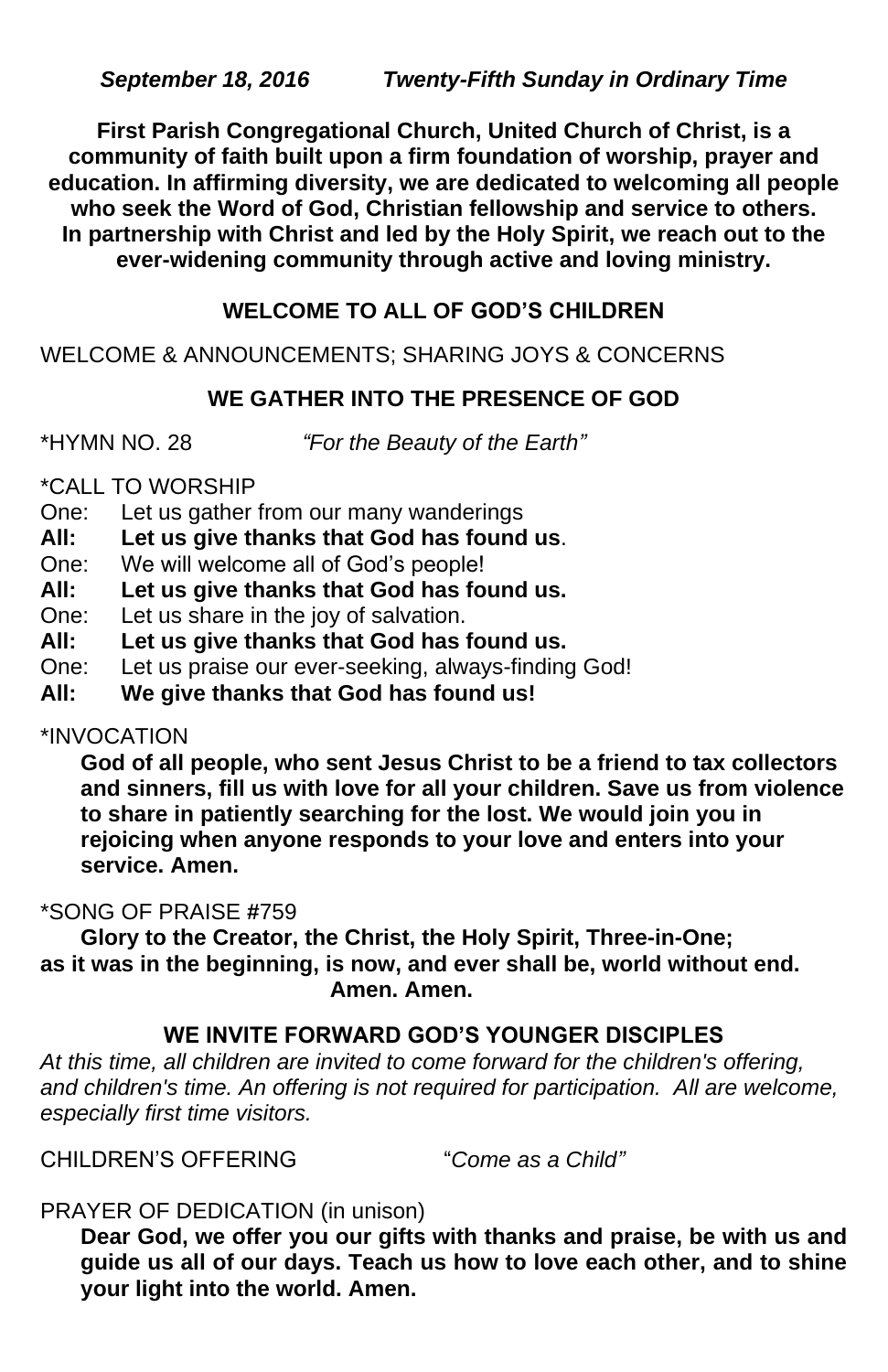# THE LORD'S PRAYER

**Our Father, who art in heaven, Hallowed be Thy name. Thy kingdom come; Thy will be done; on earth as it is in heaven. Give us this day our daily bread and forgive us our debts as we forgive our debtors. Lead us not into temptation, but deliver us from evil; for Thine is the Kingdom, and the Power, and the Glory forever. Amen**.

SACRAMENT OF BAPTISM of Emily Bell Baker

*When invited by the Pastor please stand as you are able and let us unite with the church in all times and places in confessing our faith in the triune God.*

| <b>MISSION MOMENT</b>                            | <b>Family Promise</b> | <b>Craig Everett</b>      |
|--------------------------------------------------|-----------------------|---------------------------|
| <b>WE HEAR GOD'S WORD FOR US</b>                 |                       |                           |
| <b>HEBREW SCRIPTURE</b>                          | Jeremiah 8:18-9:1     | (O.T. p. 789)             |
| <b>GOSPEL</b>                                    | Luke 16:1-13          | (N.T. p. 81)              |
| <b>SERMON</b>                                    | "Parable of Weird"    | The Rev. Dr. Deborah Roof |
| <b>CHOIR ANTHEM</b>                              | "Offertory"           | John Ness Beck            |
| <b>WE RESPOND WITH PRAYER</b><br>BAATARAL BRAVER |                       |                           |

PASTOR: Do you believe in God? **PEOPLE: I believe in God.**

PASTOR: Do you believe in Jesus Christ?

**PEOPLE: I believe in Jesus Christ.** 

PASTOR: Do you believe in the Holy Spirit?

We have the opportunity to join with God in providing for the poor and oppressed. Our gifts carry God's mercy to people who have not known God's love or discovered the joy of living in harmony with God's good earth and with their sisters and brothers.

**PEOPLE: I believe in the Holy Spirit.**

(Congregation may sit at this time.)

\*HYMN NO. 553 *"There is a Balm in Gilead"*

# **WE ARE MOTIVATED TO SERVE**

#### PASTORAL PRAYER CHORAL RESPONSE

# **WE RESPOND WITH OUR FINANCIAL GIFTS**

### OFFERTORY INVITATION

OFFERTORY MUSIC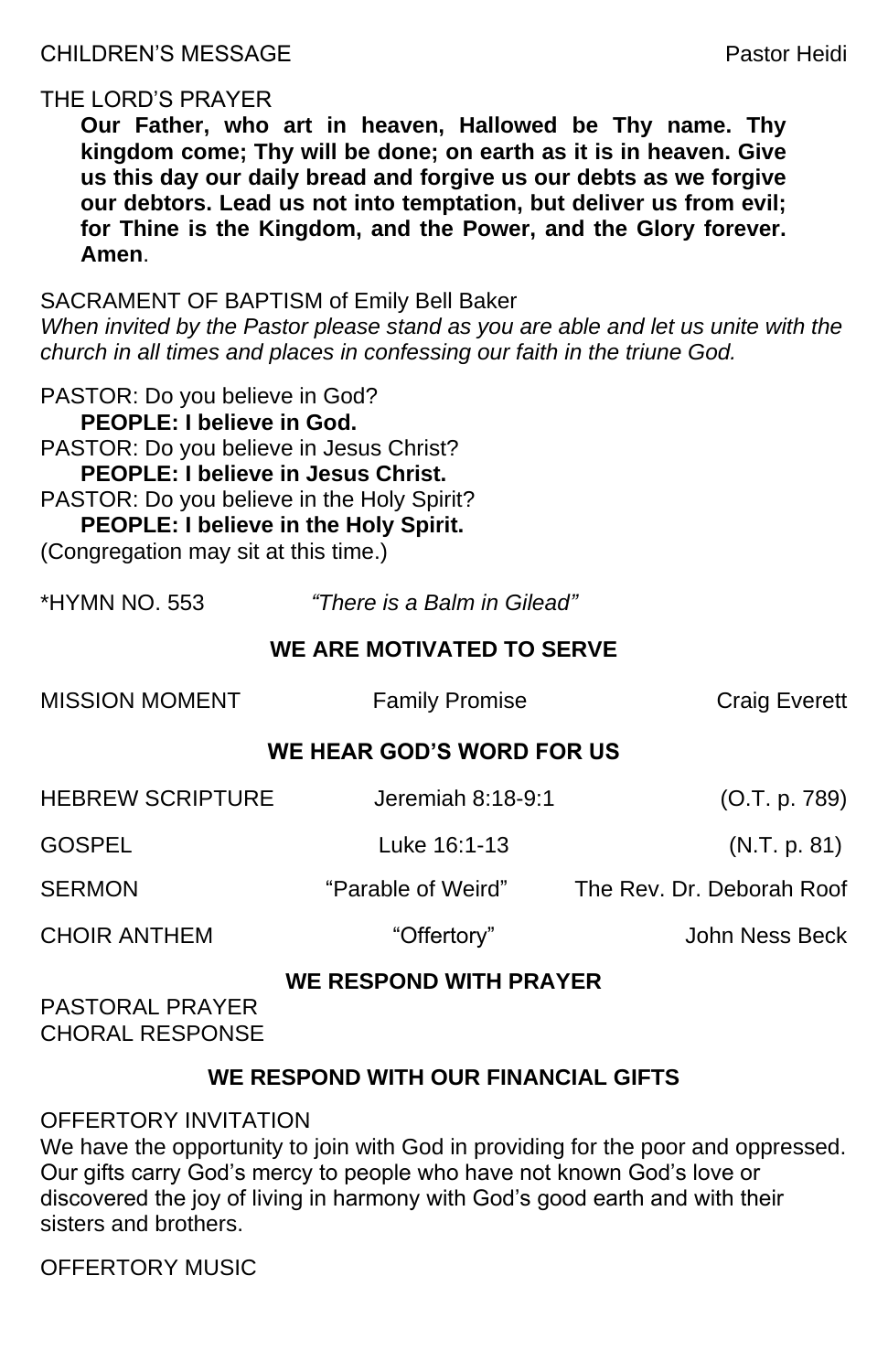\*DOXOLOGY #780 **Praise God from whom all blessings flow; Praise God, all creatures here below; Praise God above, you heavenly host: Praise Father, Son, and Holy Ghost.**

### \*PRAYER OF DEDICATION

**Because we have been blessed by you, O God, we are delighted to share. Because there are many who do not enjoy your bounty, we search for ways to help them. Thank you for showing us the way of mercy and patient example, the way of generosity and self-forgetful service, the way of faithfulness and joyous celebration. Bless us and our offerings, we pray. Amen.**

Dee Deranian and Shirley Dickason Michael Bryan GREETER(s) GREETER(s) CREETER(s) PASTOR The Rev. Dr. Deborah Roof ASSOCIATE PASTOR The Rev. Heidi Carrington Heath

## MUSIC DIRECTOR Susan Handy ACCOMPANIST/ORGANIST Chris Ferrin INTERIM ADMINISTRATIVE ASSISTANT THE Rebecca Cobban

### **WE GO OUT TO LOVE AND SERVE A LOVING, SERVING GOD**

\*HYMN NO. 448 *"Take My Life, God Let it Be"*

**BENEDICTION** 

**First Parish Congregational Church, United Church of Christ** PO BOX 114, 47 East Derry Rd East Derry, NH 03041 Tel. 603.434.0628 Fax. 603.437.3001 Interim Office Manager: Rebecca Cobban Email: officemgr@fpc-ucc.org Office Hours: Tuesday -Thursday 12:00 noon – 4:00 PM Our website [www.fpc-ucc.org](http://www.fpc-ucc.org/) Find us and 'friend us' on Facebook [www.facebook.com/fpcucc](http://www.facebook.com/fpcucc)



CONGREGATIONAL RESPONSE *God Be With You*

**God be with you till we meet again; By good counsel guide, uphold you, With a shepherd's care enfold you: God be with you till we meet again**.

### **POSTLUDE**

*\*Indicates all that are able may stand.* MINISTERS OF THE CHURCH Members of the Congregation DEACONS OF THE MONTH Diana Sweeney and Brian Williams LAY READER Diane Breeden USHERS Ken Gould and Diane Breeden